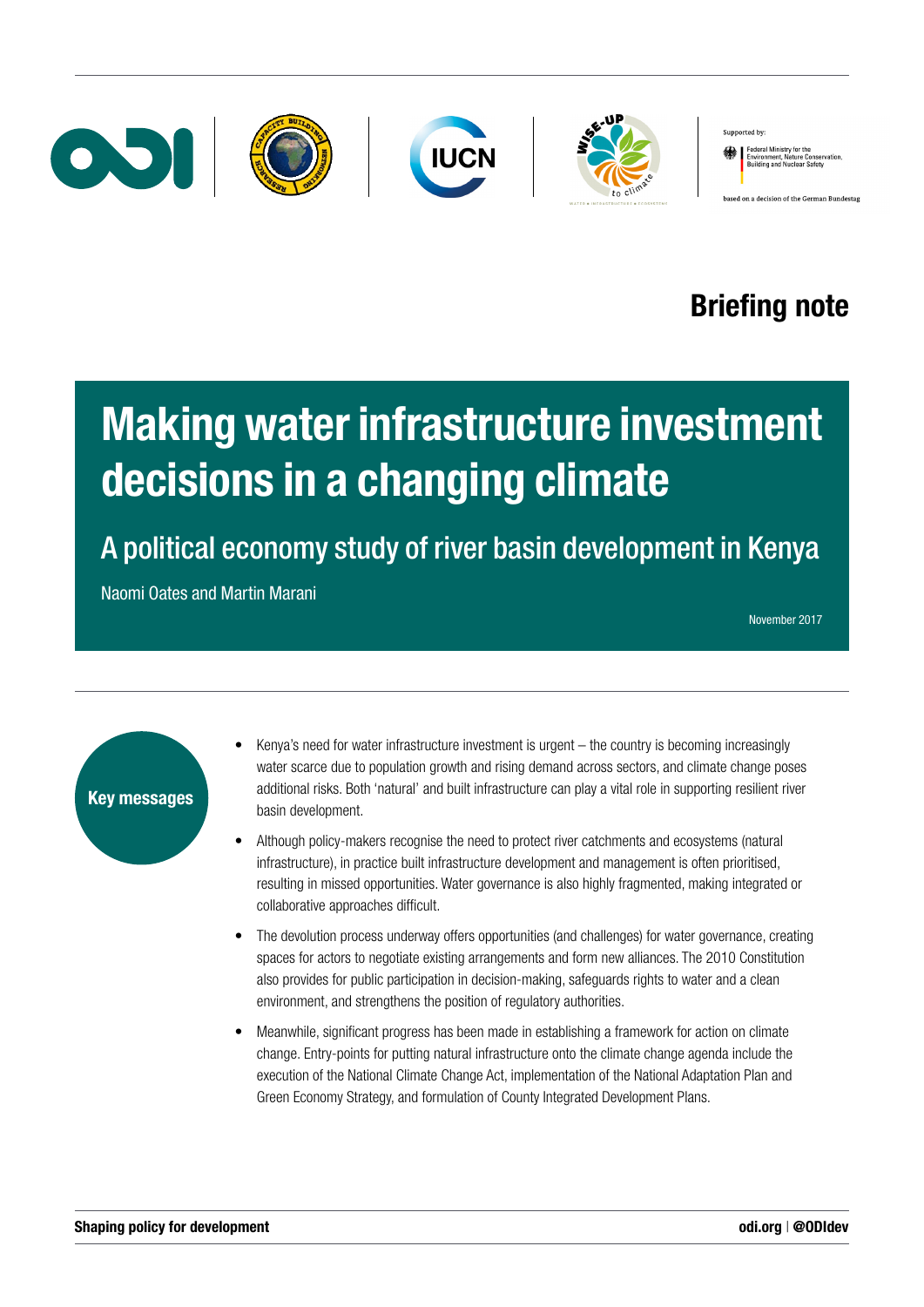# 1. The WISE-UP project: investigating natural and built water infrastructure investments

In many developing countries, investments to harness water resources for development have tended to focus on built infrastructure such as large dams for irrigation and hydropower production. Who truly benefits from these investments, and who pays their costs, however, remains contentious. Also unclear is the extent to which the health of natural ecosystems, and the services they provide to people and the environment, is considered. Built infrastructure projects can favour socio-economic development, but can also have negative impacts on the livelihoods of local communities, and may not always be the best response in the face of climate variability and change.

The Water Infrastructure Solutions from Ecosystem Services Underpinning Climate Resilient Policies and Programmes (WISE-UP) project aims to develop knowledge on how to combine natural infrastructure (e.g. wetlands, watersheds and floodplains) with built infrastructure in balanced investment portfolios, to support economic growth and poverty reduction. Using dialogue with decision-makers the project seeks to demonstrate the advantages of considering a range of investment options and deliberating on acceptable trade-offs over the long term, ensuring that the economy, people and environment can adapt to the impacts of climate change.

Under the WISE-UP project, we conducted a politicaleconomy analysis to explore the contexts within which decisions about river basin development are made in Ghana and Kenya. The goal was to understand the bottlenecks to introducing natural infrastructure solutions in water management and development strategies, and identify entry-points to address them. This report summarises the findings and recommendations for Kenya, where we focused on two planned infrastructure developments in the Tana Basin as case studies: an inter-basin transfer from the upper Tana to Nairobi (the Northern Water Collector Tunnel) and a large multiplepurpose dam project (High Grand Falls). Both are politically contentious projects. The methodology consisted of interviews with key respondents in government, donor organisations and civil society at the national and local levels, supplemented by documentary evidence. For full details of the case studies, methodology and results please refer to the main report.<sup>1</sup>

# 2. Water as an essential ingredient for Kenya's ambitious development plans

Kenya has made notable progress in developing its economy over the last decade. The government has undertaken important economic and structural reforms, which have contributed to sustained economic growth, spurred a thriving private sector and a growing middle class, and strengthened Kenya's position as a regional

economic hub. However, a number of deep-seated challenges still confront the country in achieving its goal to reach middle-income status within the next fifteen years and poverty levels remain high. Among other factors, inadequate infrastructure continues to hamper economic and social development. Built water infrastructure (e.g. dams for hydropower or urban water supply) features prominently in key policies and strategies driving Kenya's development.<sup>2</sup> Such investments are viewed as an important means to achieve the aims laid out in Vision 2030 – the blueprint that guides Kenya's national development – as well as to adapt to climate change.

# 3. Water infrastructure projects in the Tana Basin

The Tana River Basin (Figure 1) is one of six major river basins in Kenya, covering 22 percent of the country's land area and supporting the livelihoods of some 6.5 million people. It is the principal water source for the capital city Nairobi, has significant potential for irrigation development and produces around 70 percent of the country's hydroelectric power.3 Many rural communities in the basin intimately and intricately depend on river ecosystems for their livelihoods. The Tana Basin is also home to several national parks and reserves key to Kenya's vital tourism sector.4 However, socio-economic and biophysical changes are putting the Tana River Basin and its ecosystems under increasing stress. Challenges that decision-makers face in the medium and long term relate to growing populations, increasing demands for water in all sectors, periodic droughts and floods, and climate change.<sup>5</sup>

Several of the flagship projects identified in Kenya's Vision 2030 and in the National Water Master Plan 2030 (updated in 2013) fall within the Tana Basin, or are dependent on water transfers from the basin. For example, to meet the needs of Nairobi's growing population and industries, a number of projects have been planned to tap water from the upper Tana catchment. Among these, the Northern Water Collector Tunnel (NWCT) Phase 1 is designed to transfer 138,000m<sup>3</sup> per day from tributaries in Murang'a County to Nairobi City and its satellite towns (60km South) via the existing Ndakaini (Thika) Dam.6 The project is led by Athi Water Services Board (AWSB)<sup>7</sup> and receives high-level support from policy-makers. However, disagreements over the project have been voiced in the press and through formal channels, causing delays to implementation. Murang'a County Government has been particularly vocal in defending local interests, contesting various aspects of the project on economic, ecological and procedural grounds. The NWCT case raises questions as to how long Nairobi can continue to demand transfers of water from the (predominantly rural) Tana catchment whose inhabitants are increasingly becoming aware of their water needs and rights.

Downstream of the NWCT project and existing hydropower dams on the Tana River the Kenyan Government is proposing to build the second largest dam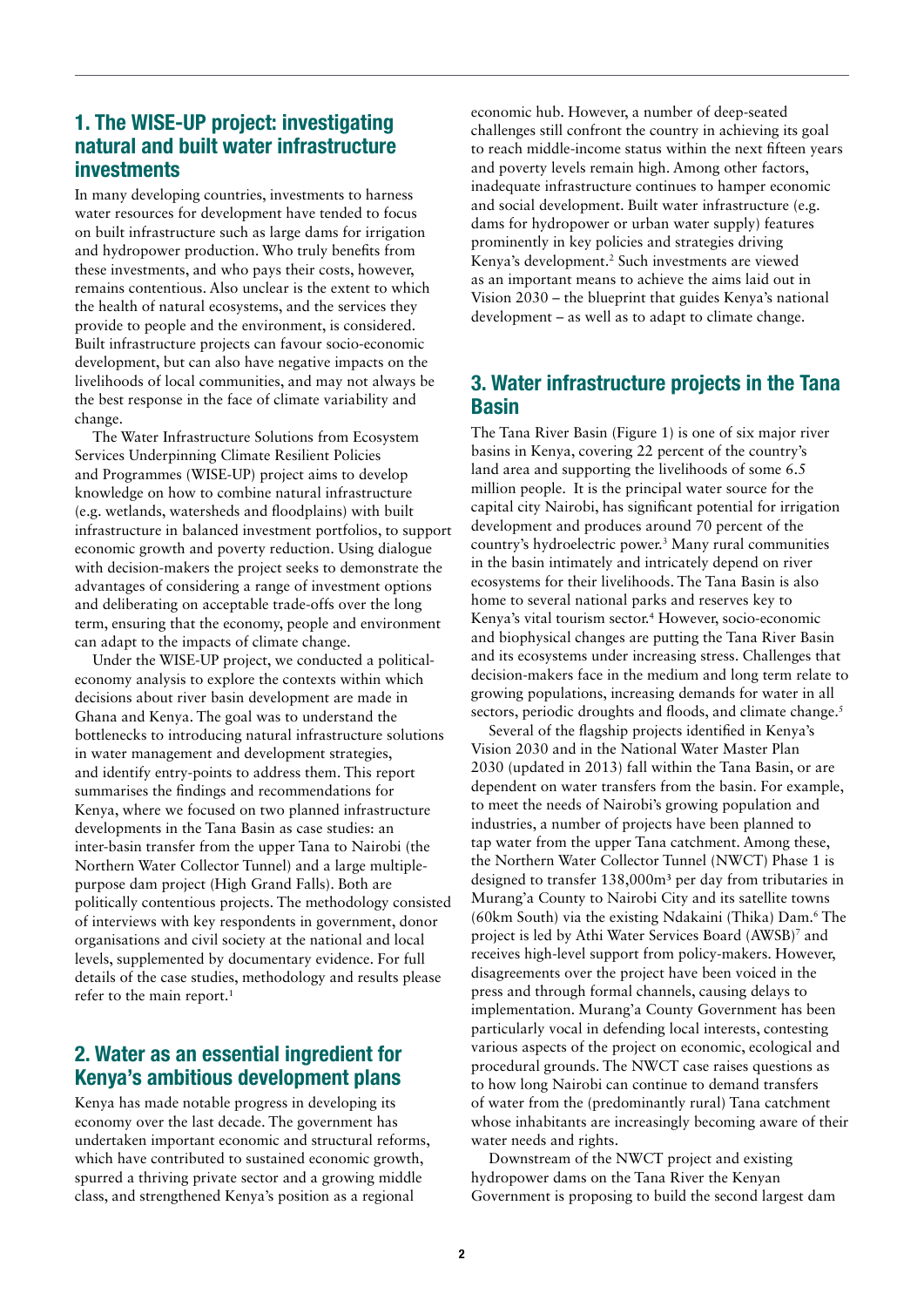



*Source: map created by the International Water Management Institute (IWMI) in 2015, replicated here with permission*

in Africa – namely the High Grand Falls (HGF) Dam. Located in the mid-catchment, the planned dam, reservoir and irrigation developments will encompass parts of Tharaka Nithi, Kitui and Tana River Counties. The dam, as planned, will have an installed power generation capacity of 500-900 megawatts and, with a reservoir storage capacity of over  $5$  billion  $m<sup>3</sup>$ , is expected to support over 200,000 hectares of irrigation, alongside support for tourism, fishing, flood control, and water supplies to Lamu Port and Resort City. Despite this potential, there are concerns regarding the impact of the dam on downstream riverine and delta ecosystems and livelihoods, displacement of communities and loss of cultural sites. Moreover, the

commencement of the project has been dogged by funding challenges and political disagreements. Currently the dam falls within the jurisdiction of the Tana and Athi Rivers Development Authority (TARDA).

Figure 2 depicts the history of the NWCT and HGF Dam, demonstrating how planning processes for these two infrastructure projects have unfolded over several decades, in the context of wider institutional and policy reforms affecting water governance in the Tana Basin. These structural factors and the constellation of interests (or stakeholders) surrounding the two case studies are discussed in detail in the main report.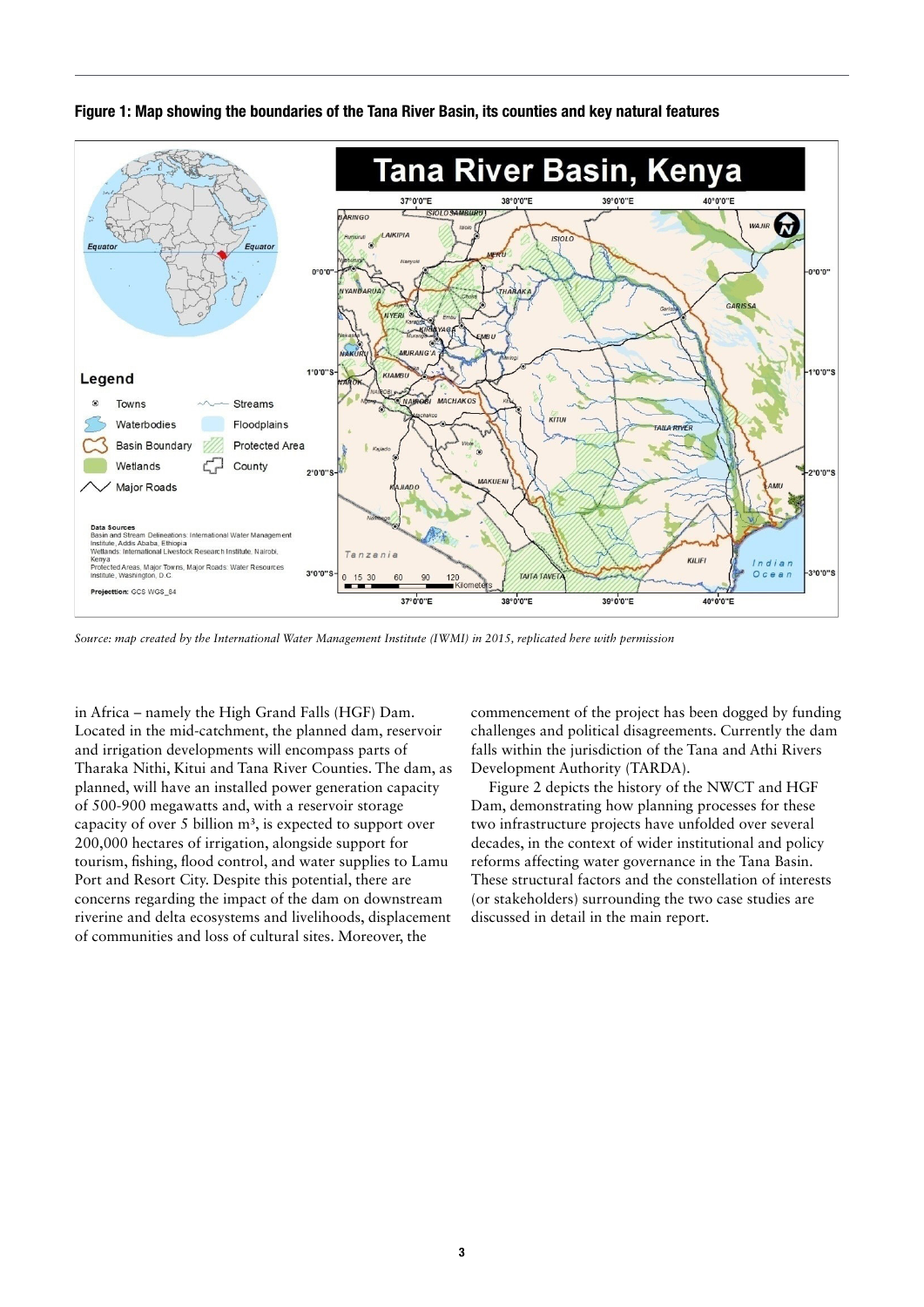

Figure 2: Planning the NWCT project (top) and High Grand Falls Dam (bottom) in a changing governance context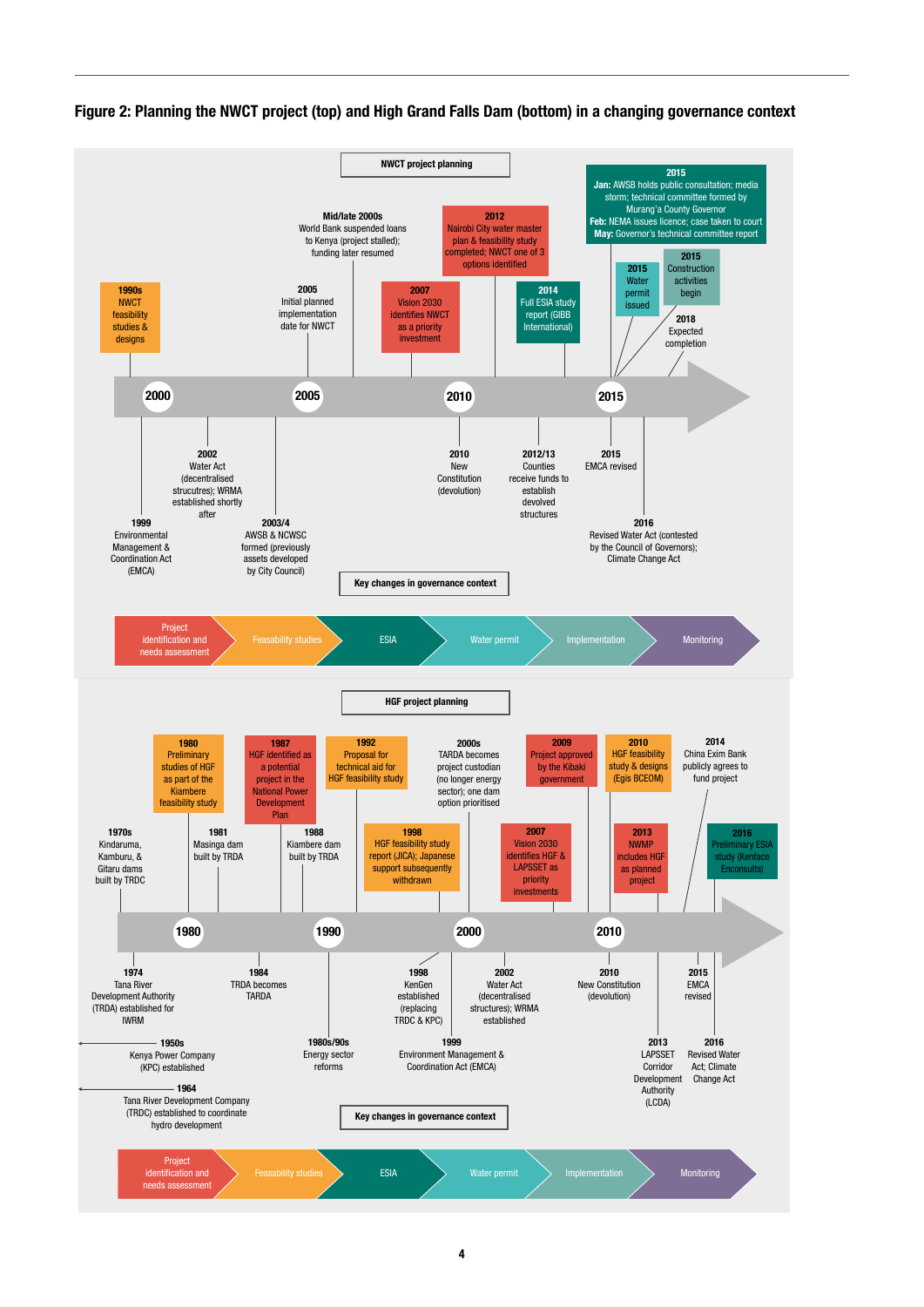# 4. Key findings from the political economy analysis

Drawing on findings from our two case studies, the WISE-UP political economy analysis sheds light on the dynamics of water infrastructure investment decisions in Kenya, and identifies entry-points to support integrated, climate resilient approaches to river basin development. Here we summarise the key opportunities and challenges in promoting mixed portfolios of built and natural infrastructure in the Tana Basin, and provide recommendations for action.

### 4.1. Water governance is highly fragmented, which hinders strategic basin-level planning. There are currently few fora in which stakeholders can explore alternative portfolios of built and natural infrastructure, or negotiate trade-offs, particularly at a basin level.

Our research has found that laws and policies for waterrelated sectors are often inconsistent and institutional mandates are overlapping. This leads to conflicts of interest and competition for the resources intended for water infrastructure investment. Sector siloes are strong and deep-seated rivalries exist between different ministries and agencies, hindering cross-sectoral cooperation and collaboration. Leadership on integrated basin development is unclear and no single institution or agency seems to have the requisite political clout and capacity to fulfil this role at present. Meanwhile, counties (discussed further below) are formulating their own laws and establishing their own structures for resource management, adding a further layer of complexity to the institutional and political landscape.

A related issue is that mechanisms for joint planning at basin-level appear to be absent and there is no obvious forum in which different sectors and stakeholders can discuss options and negotiate trade-offs strategically. Nevertheless, there have been some notable success stories at a sub-basin or programme level, such as the Nairobi Water Fund (NWF) and Tana Delta Land Use Plan (LUP) – processes which could be learnt from, and perhaps built on. The LUP has been particularly successful in supporting bottom-up planning and fostering a sense of ownership among county-level stakeholders and national agencies alike. The NWF has taken a somewhat different approach, leveraging significant financial commitments from powerful actors (including the private sector) to invest in natural infrastructure at the local level.

# 4.2. The development of big water infrastructure is considered a national priority in Kenya, which can make it politically difficult to discuss alternatives or to contest projects. However, accountability and adherence to environmental regulations is improving thanks to the framework set by the new Constitution and other legal reforms.

As a country, Kenya wants to grow its economy to achieve the aspirations of Vision 2030 and strengthen its middle-income status. Built water infrastructure development is viewed as a key part of medium-term investment plans, and critical in tackling the challenges posed by rapid population growth and climate change. Kenya has a number of urgent development needs that directly depend on the ability to capture, store and transfer water. However, there is a risk that short-term priorities override considerations of longer-term needs and hence foreclose other options (such as investments in natural infrastructure).

There are several big projects planned for the Tana Basin with high political stakes, such as the High Grand Falls Dam and Northern Water Collector Tunnel (Phase 1). As 'concrete' symbols of progress, power and national pride built infrastructure projects are attractive to politicians, and are often given high profile in pledges to the electorate. This can make it very difficult for actors to contest such projects. In contrast, investments in natural infrastructure tend to be less attractive, politically, despite offering substantial ecological and socio-economic benefits. This is partly because investments such as catchment protection are less visible, but also because their socioeconomic impacts are difficult to prove. Hence, there is a need to strengthen the evidence base to make the case for natural infrastructure.

Given the high stakes involved, there is a risk that political interests push projects forward despite technical concerns, or without following due process. At worst, this can serve to close down the formal (public) spaces in which stakeholders are able to discuss development options and negotiate the distribution of risks and benefits from new investments. In this regard, regulatory agencies have an important role to play in enforcing the provisions provided by the Constitution and environmental laws, for example ensuring the quality of public consultation and environmental/social impacts assessments. Whilst accountability is improving, regulatory agencies could be strengthened further, technically and politically, so that they can effectively hold powerful decision-makers to account through better planning procedures.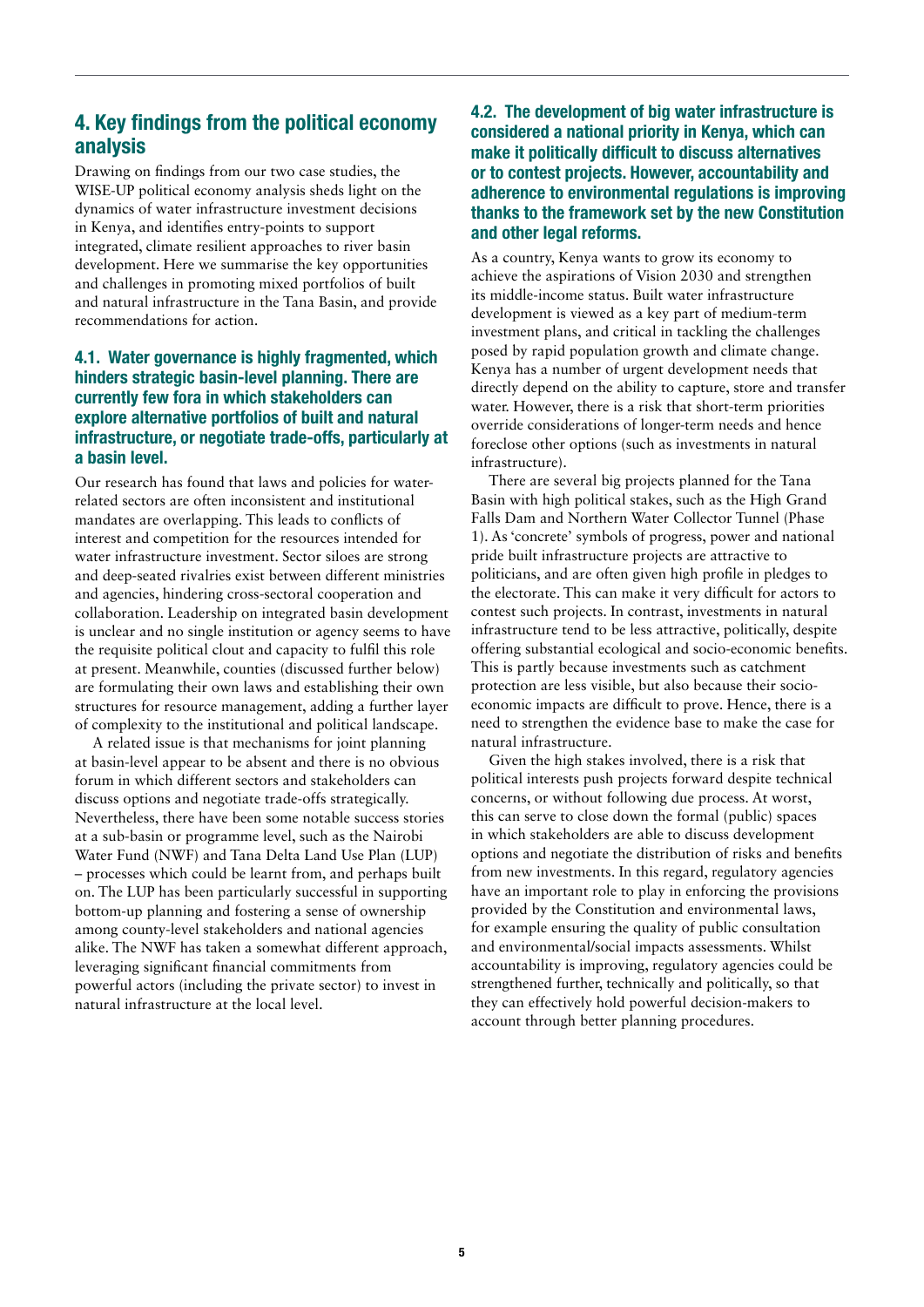### 4.3. Water governance arrangements are changing following the 2010 Constitution and revised Water Act (2016); devolution has created new opportunities for local actors to influence water infrastructure decisions.

As noted above, water governance arrangements are changing following the 2010 Constitution and 2016 Water Act. Substantial functions, responsibilities and resources have been transferred from central government to the newly created county governments, including for water service delivery.8 The process of devolution has also created new opportunities for local actors to influence (and contest) the decisions made around centrally led water infrastructure development.

Counties are eager to claim their place and space in water governance processes. Water has also become a major issue in county politics and there is a strong incentive for county politicians to be seen to be protecting local interests and securing benefits for their constituencies. Thus top-down planning by national agencies (typical of big infrastructure projects in the past) has increasingly been challenged by county politicians, who are demanding that local (and not just national) needs are addressed. Such contestations are likely to determine the direction of water planning approaches and shape future spaces for water governance processes in basins like the Tana.

More generally, there appears to be an increasing emphasis on sharing benefits from the exploitation of natural resources, particularly making sure that communities and counties receive a fair share of any profits made. Counties are beginning to assert their rights in this regard, as per the Constitution. New resource sharing laws (currently in parliament for approval) will, if passed, also influence how benefit-sharing arrangements play out at national and county levels, and the nature of contestations in future.

### 4.4. Three main strategies are used by actors to promote or contest water infrastructure projects – control of data and information, use of the media and recourse to the law.

Data are collected by several government entities but the mechanisms to share and validate data are generally weak (or non-existent). Different institutions hold different data sets and stake their claims on this basis. Information may also be intentionally withheld from the public domain, for example due to political sensitivities (as in the case of the High Grand Falls Dam). Stakeholders without access to this information find it difficult to assess or counter claims, and this makes it difficult for them to engage in debates regarding the feasibility of a project and its potential impacts (positive and negative) on different groups.

In the case of the Northern Water Collector Tunnel project, both pro-project and anti-project stakeholders have sought to use the media to influence decision-making and public opinion to their own advantage. For example, county and national-level politicians have drawn attention to perceived inadequacies in the environmental and social

impacts assessment (ESIA) process, demanding further consultations and feasibility studies. The media has also been deployed as a vehicle to generate political controversy around the project, particularly in the run-up to elections. The 'heat' generated by these debates has served to put project proponents and regulatory authorities under pressure to heed stakeholder demands, and arguably led to the decision to hold additional stakeholder consultation meetings prior to project implementation.

As indicated in point 2, constitutional requirements for public consultation do not always result in meaningful stakeholder engagement and can be manipulated (or are simply inadequate). The issue of stakeholder participation in ESIAs has increasingly become a point of leverage for county governments vis-a-vis national government agencies (particularly evident in the Northern Water Collector Tunnel case). However, where dialogue fails, formal (legal) processes are also available to hold project proponents to account, for example recourse to the Environmental Tribunal to challenge an environmental licence. This allows stakeholders to raise concerns that certain mandatory decision processes have not been adhered and forces parties to reach an agreement before the project proceeds.

### 4.5. Natural infrastructure is recognised as important for socio-economic development, but remains the 'poor relation' of built infrastructure in terms of political interest and public investment.

The environment is recognised as a key pillar in national policy (Vision 2030) but in reality is often perceived as secondary to, or in conflict with, the goal of socioeconomic development. For example, investments in built infrastructure to supply electricity or water appear to take precedence over investments in catchment conservation, because energy and water supply are key priorities in national development. Although environmental concepts such as 'ecosystem services' are referenced in policy documents, their significance for social and economic development is not always fully understood by decisionmakers (or indeed practitioners). Thus on one hand, politicians want to built water infrastructure projects to deliver direct benefits to constituents, while on the other hand they may know little about the benefits of natural infrastructure. The problem is exacerbated where technical advisors have similar knowledge gaps.

There is perhaps more interest (and action) where investments in natural infrastructure are perceived to be necessary for the sustainability of built infrastructure. For example, considerable funding is going into catchment protection in the upper Tana through the Nairobi Water Fund, in order to protect the hydropower dams and other facilities (this is largely private and donor money, rather than coming from the public purse). This interest is sustained by perceptions that benefits will accrue to influential stakeholders operating in (or drawing water from) the upper basin, such as the Kenya Electricity Generating Company (KenGen) and Nairobi City Water and Sewerage Company (NCWSC), as well as boosting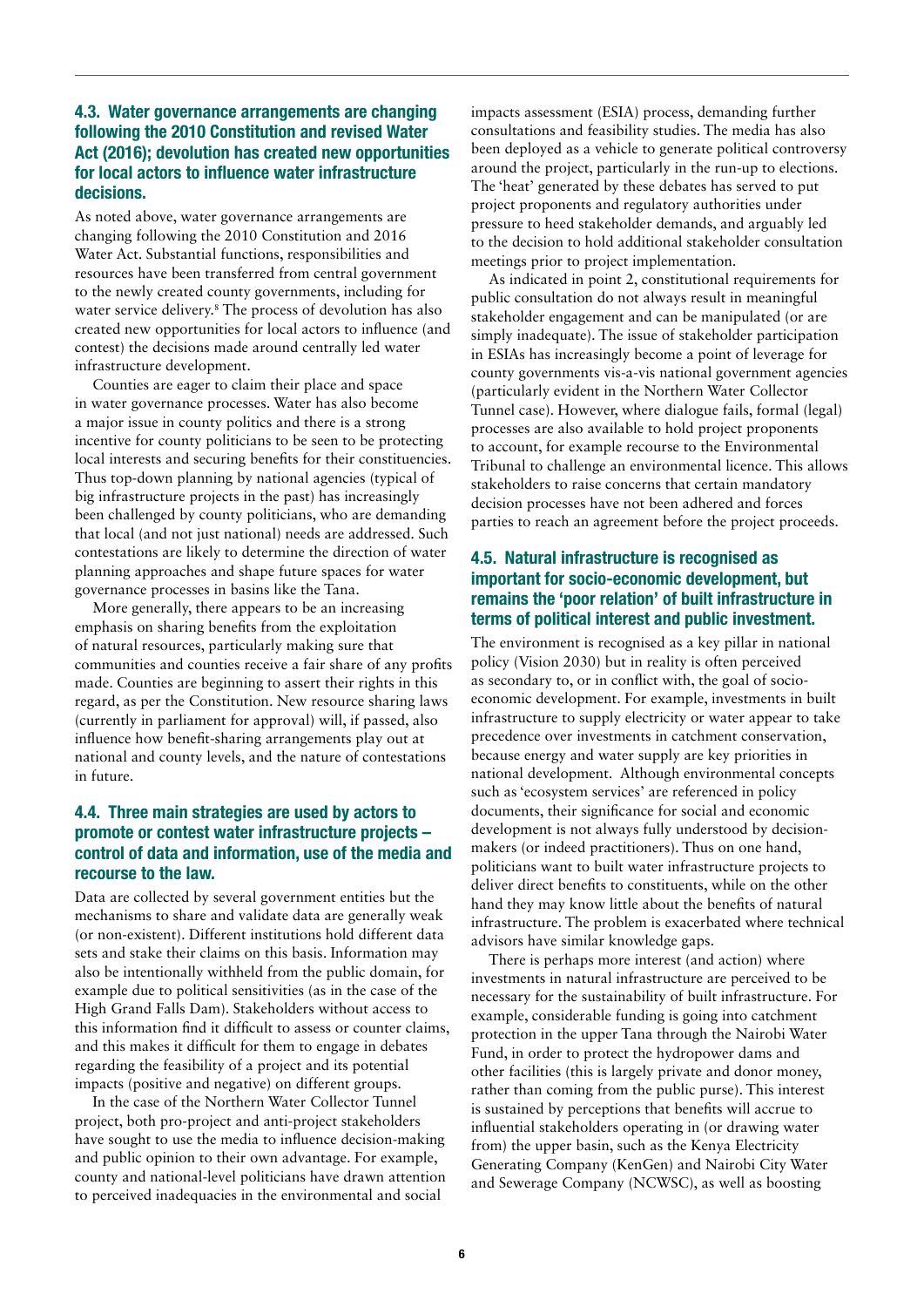these companies' public images. For built infrastructure to support sustainability in the lower basin, improved upstream-downstream coordination will be necessary.

In project design, there are requirements to consider downstream needs, securing environmental flows and water for other users. Evidence from our case studies suggests these are factored in, although much depends on how the infrastructure is subsequently managed and hence the impacts on the river flow regime. For example, it is unclear at present how the High Grand Falls Dam will affect implementation of the Tana Delta Land Use Plan. Management of the current and planned hydropower dams is a key determinant of the well-being of downstream ecosystems and communities. At present these dams are largely operated to meet energy production targets, with limited consideration of other water users.

# 4.6. There has been significant progress in establishing the legal and institutional framework to address climate change in Kenya; further work needs to be done to put this into practice, and to mainstream climate change into routine planning and budgeting.

The Climate Change Act, passed in 2016, provides an exciting opportunity to strengthen national institutions for strategic planning, and provides a framework to mainstream climate adaptation and mitigation into sectoral (and county) planning and budgeting processes. Moreover, mechanisms are now in place to enable Kenya to apply for and manage international climate finance. Development partners are also providing significant (technical and financial) support to operationalise climate change policies and develop strategies.

At national level, the mainstreaming of climate risks into routine planning and budgeting is still in its infancy, and tends to be side-lined by sectoral concerns that are perceived as more pressing; most progress has been made with respect to mitigation whereas adaptation planning has lagged behind and tends to be viewed as an 'add-on' to existing activities. That said, units are being set up in key ministries (including water) to facilitate mainstreaming, and a small number of counties are piloting the integration of climate change concerns into their development plans, with assistance from development partners. There are indications that climate change is being considered, to an extent, in catchment planning and water infrastructure project planning and design, although there is need to build technical capacity in this regard.

# 5. Recommendations for policy-makers

#### To enable strategic basin-level planning, mechanisms (or forums) for cross-sector collaboration are needed, as well as clear leadership, starting at the top.

Strategic planning, with all the key players around the table, is important to ensure that viable options for longterm basin development are identified and that potential trade-offs can be discussed transparently (rather than each sector doing its own thing). Given the sectoral divisions discussed above, leadership needs to come from the top, meaning the Office of the President, cabinet ministers and the Council of Governors, among other senior decisionmakers. In addition to planning future investments, one area in which coordination and dialogue will be crucial is around the management of the cascade of dams in the Tana Basin, which control the river flow regimes and hence benefits derived from the river.

Based on our findings, one option to strengthen strategic planning might be to establish an inter-ministerial committee (or similar body), as a first step. The task of this committee would be to assess options for strengthening strategic planning and identify the best way forward. Such a committee should be designed to minimise staff turnover (to build institutional memory and capacity) and would need a clear mandate and strong leadership to ensure that real progress can be made. For the Tana Basin there may also be opportunities to strengthen existing multistakeholder platforms or initiatives, such as the Nairobi Water Fund or Tana Delta Land Use Plan, to promote investments in natural infrastructure and encourage crosssectoral collaboration.

#### A change in mind-sets and re-organisation of government institutions may be required to achieve Vision 2030 and implement the provisions of the Kenyan Constitution.

Significant progress has been made in reforming the water sector since the early 2000s. However, many institutions with a stake in water resource management and development, such as TARDA or KenGen, lie outside this process. Given the current overlaps in mandates, lack of integration and rivalries between government agencies, several interviewees argued that existing institutions needed to be restructured. More fundamentally, the Constitution calls for a change in mindsets to bring services and other benefits to the Kenyan people. This means putting narrow political interests aside (i.e. discarding the 'empire' mentality) and working with citizens to improve their social and economic wellbeing, protect the environment, and build resilience to climate change. Vision 2030's goals can only be achieved through decision-making processes and institutions that assess and choose between different water investment options objectively, weighing up and managing trade-offs between different sectors and communities' demands.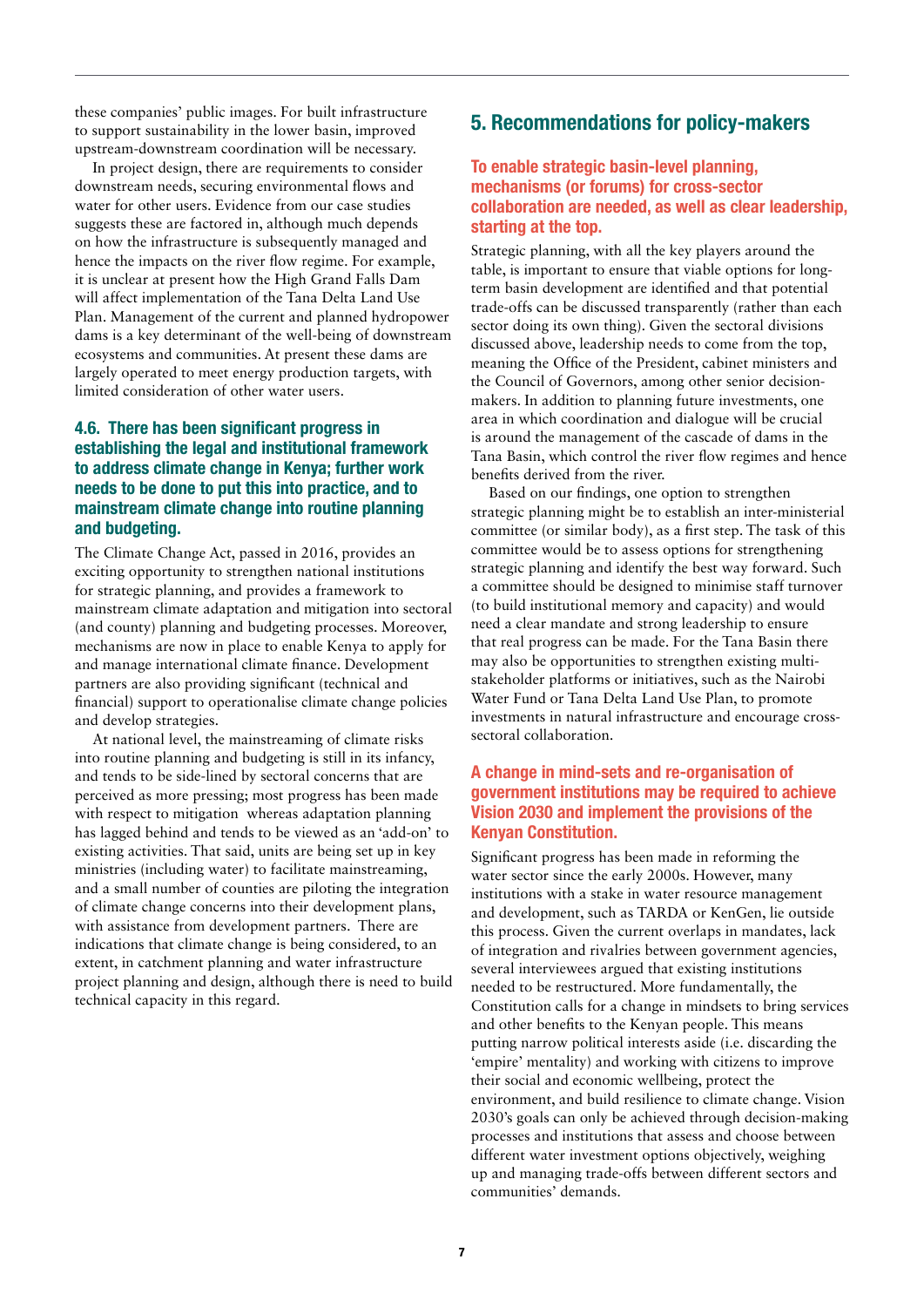### Counties need to be involved in making strategic decisions for basin-wide development, and not only in project-based consultations.

As described above, counties of the Tana Basin are increasingly asserting themselves in the decision spaces for large infrastructure projects but also need to be included in strategic planning processes, for example through the Council of Governors or regional county blocks. Counties may also benefit from having their own basin-level fora, bringing together different stakeholders to build consensus around common concerns, for example negotiating upstream-downstream water needs. Given the diverse interests involved, and tensions between counties over resources, a step-wise dialogue-based approach is advisable. The facilitator will need to be carefully chosen, to maintain neutrality.

# Both natural and built infrastructure can play a role in supporting resilient river basin development. A priority is to put mechanisms in place to ensure climate risks are factored into routine planning and budgeting.

Mainstreaming climate resilience into basin planning (and vice versa) is in its infancy, not only in Kenya, but around the world. An important step towards achieving this is to put in place mechanisms to ensure that climate risks are addressed in routine planning and budgeting, such as the Vision 2030 Medium Term Plans, as well as in project design and management to build flexibility into the system. This is provided for by the new Climate Change Act and urgently needs to be put in practice. As noted above, to date adaptation planning has lagged behind mitigation efforts, and needs to be given greater attention (and resources) at a strategic level. The Climate Change Council and Directorate clearly have an important role in leading these processes, but commitment is also required from sectoral ministries and agencies.

Integrated cross-sectoral approaches will be important to optimise the use of both natural and built infrastructure for climate adaptation and mitigation. The tools WISE-UP has developed can be used to make trade-offs explicit and demonstrate the (economic, social and environmental) value of considering portfolios of built and natural infrastructure for climate adaptation. These can be tailored to address specific problems that decision-makers face, whether at a strategic level, or in relation to a specific projects or programmes, and their impacts on the rest of the basin.

# 6. Recommendations for development partners

The case needs to be made to policy-makers for alternatives to 'business as usual' in river basin development, particularly given future climate change. There is likely to be appetite for this evidence in lieu of Vision 2030 ambitions.

Political interest in water infrastructure as a means of achieving other socio-economic goals, such as energy and food security, means there is appetite for the evidence that projects such as WISE-UP can provide to inform decisionmaking. Results from modelling studies and other research can help demonstrate to policy-makers (such as cabinet ministers) why alternatives to 'business as usual' need to be considered, and what these might look like. Key findings emerging from this research should be used to engage with decision-makers through existing networks and forums, wherever possible, aimed at influencing influential stakeholders, particularly elected representatives, as well as informing the work of staff in key government agencies. Working with the Council of Governors would be a good starting point to disseminate findings to county governments, for example through the Environment and Natural Resources Management Committees of County Assemblies.

As WISE-UP's experience has shown, ownership of results can be built by involving decision-makers in the research process. However, it is also crucial to tailor the research to meet the needs of policy-makers and planners, incorporating the research process in 'real life' decision processes to ensure the relevance to the problems they face. This would be an important next step for the project, now that stakeholders are familiar with the tools available.

# Support to regulatory authorities, civil society organisations and other local platforms to ensure that the provisions of the Constitution are enforced, and decision-makers held to account (countering undue political influence).

The 2010 Constitution and new county system opens up possibilities for stronger public participation and consultation processes with regards to water infrastructure development. In this, the National Environment Management Authority (NEMA) and Water Resource Management Authority (WRMA) need to play a key role. Working closely with these agencies, and building their capacities, will be important to ensure they have the ability to assess plans and projects based on the available information, including consideration of climate change. Capacity needs relate to financial and human resources, as well as technical skills, and training, information/data and networking.

County governments and civil society groups also have an important role to play in representing local interests in water infrastructure decision-making, engaging in strategic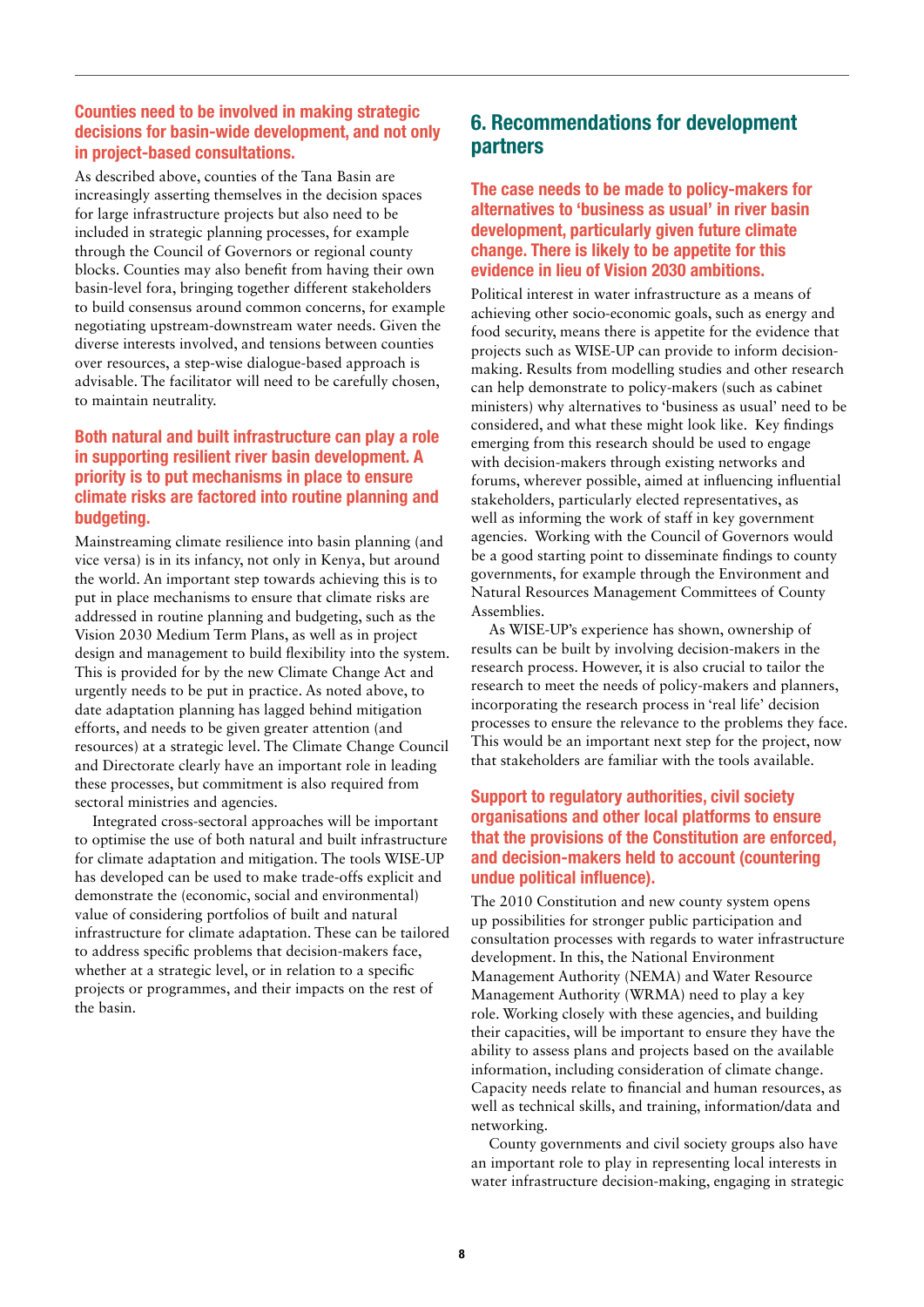planning and ensuring that ESIA consultation processes are adequate. Providing these actors with evidence regarding infrastructure options and impacts could help to inform their positions vis-à-vis current basin development priorities. Moreover, encouraging environmental organisations to engage with influential players (socioeconomic interests) and demonstrating the value of this may help to avoid an 'environment versus development' mentality. As noted above, for the Tana Basin there may be opportunities to strengthen existing multi-stakeholder initiatives. Resources are needed for implementation of the Tana Delta Land Use Plan, for example. It has also been suggested that this land-use planning process could be extended to encompass other parts of the Tana Basin. Other fora through which to engage and disseminate research findings include the Kenya Wetlands Forum and active Water User Associations in the Tana Basin.

### Providing tailored technical and financial assistance to the Climate Change Council and Directorate, Treasury, sectoral agencies, and County Governments, will be essential to mainstreaming climate adaptation and mitigation.

Development partners are already supporting the establishment of new institutional structures for action on climate change, provided for by the Climate Change Act. A big opportunity in promoting natural infrastructure as an adaptation option lies in working with Climate Change Directorate and Council. There is ample scope to provide technical and financial assistance to these institutions, to build their capacity and evidence-base for decisionmaking, and make the case for investments in both built and natural infrastructure. Current entry-points include the implementation of the National Adaptation Plan, the National Climate Change Action Plan (with revisions), and Green Economy Strategy. The Council, in particular, has potential to be an influential platform, given the high-level (ministerial) representatives involved.

At a sectoral or thematic level there are opportunities opening up to work with working groups (e.g. on clean energy) and the new climate desks/committees (e.g. in Ministry of Water and Irrigation, or in the Ministry of Energy and Petroleum), supporting the technical staff who are responsible for mainstreaming climate change actions. In a similar vein, it will be important to engage with the agencies responsible for planning and design of infrastructure investments, such as WRMA and TARDA, as well as KenGen.

Counties are currently in the process of formulating (or already have) their own laws and development plans, which presents an opportunity to ensure that both natural infrastructure investments and climate change are on the agenda. Some counties are piloting the mainstreaming of climate change into their planning processes, with support from development partners (the Adaptation Consortium). There are likely to be opportunities to support the upscaling of such initiatives in future.

Finally, the proliferation of climate finance is diversifying the funding instruments available for river basin investments, including supporting environmental sustainability and bottom-up adaptation. The National Treasury (as the National Designated Authority) is currently leading on several proposals to access funds from the Global Environmental Facility (GEF), Green Climate Fund (GCF) and other sources, and is leading on the development of a National Climate Change Fund (NCCF). To this end, the evidence generated by projects such as WISE-UP will be important in demonstrating the need to 'climate-proof' investments, and in understanding the role that natural infrastructure plays in building resilience.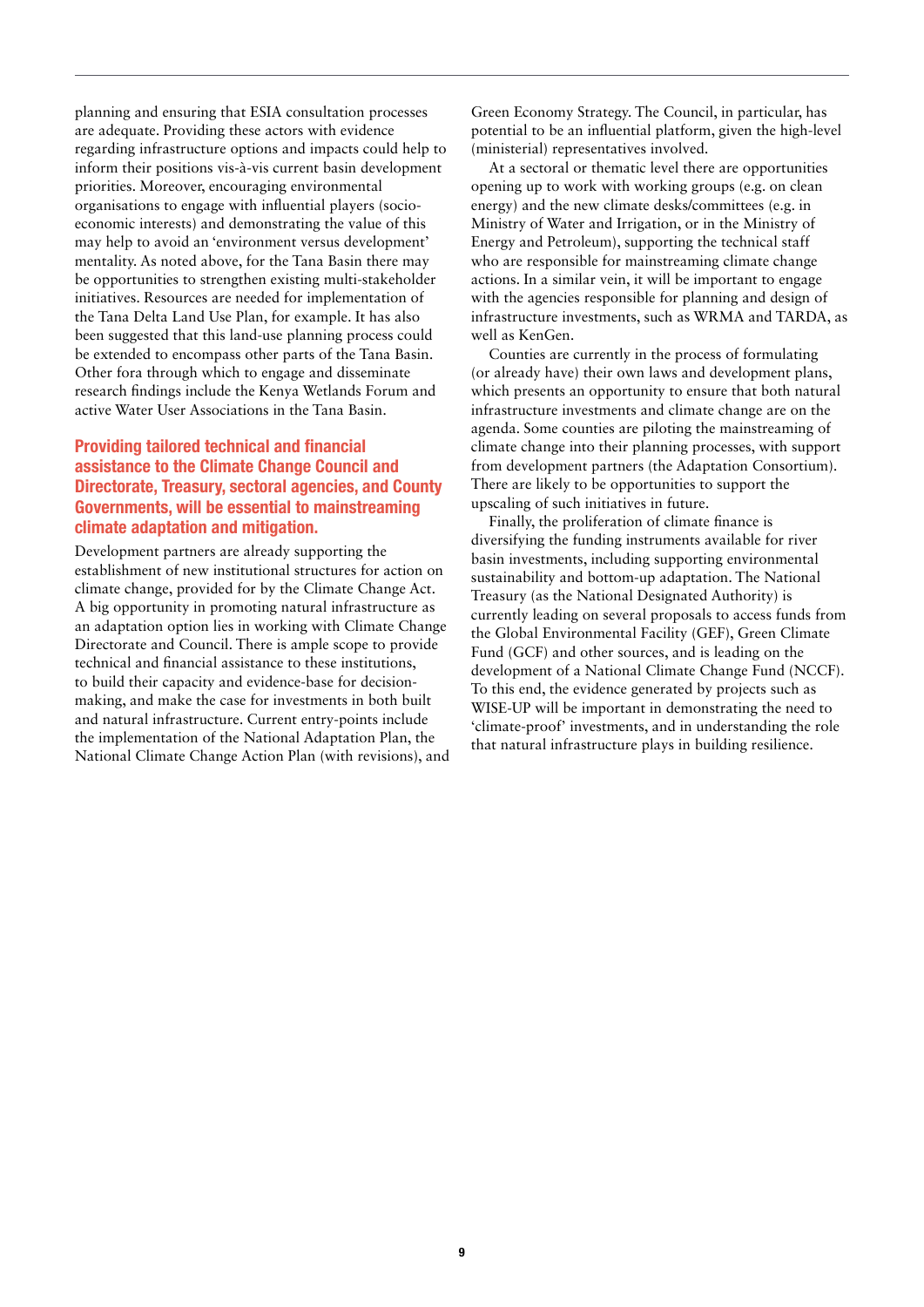# **Notes**

- 1 The main report is downloadable at: odi.org/wise-up-water-infrastructure-decisions-climate-kenya
- 2 For example see GoK (2013) *Vision 2030 Second Medium Term Plan 2013-2017: Transforming Kenya, Pathways to Devolution, Socio-economic development, Equity and National Unity*. The Presidency, Ministry of Devolution and Planning, Government of the Republic of Kenya, Nairobi.
- 3 WRMA (2013) National Water Master Plan 2030. Water Resources Management Authority, Government of Kenya, with support from Nippon Koei Co. Ltd and Japan International Cooperation Agency
- 4 Baker et al. (2015) *Baseline review and ecosystem services assessment of the Tana River Basin, Kenya*. IWMI Working Paper 165. Colombo, Sri Lanka: International Water Management Institute (IWMI).
- 5 WRMA (2013)
- 6 Feasibility studies and the Environmental and Social Impacts Assessment have been completed, and water abstraction permits obtained; at the time of writing construction was underway.
- 7 A national government agency responsible for developing and maintaining public water works for bulk water supply; AWSB is one of eight water boards under the Ministry of Water and Irrigation.
- 8 Revisions to the Water Act in 2016 seek to align water governance with the Constitution and to resolve some ambiguities regarding the division of responsibility between national and county government, including for infrastructure development and management. However, tensions remain regarding the role of the Water Services Boards and the new Act was initially disputed by counties in court.